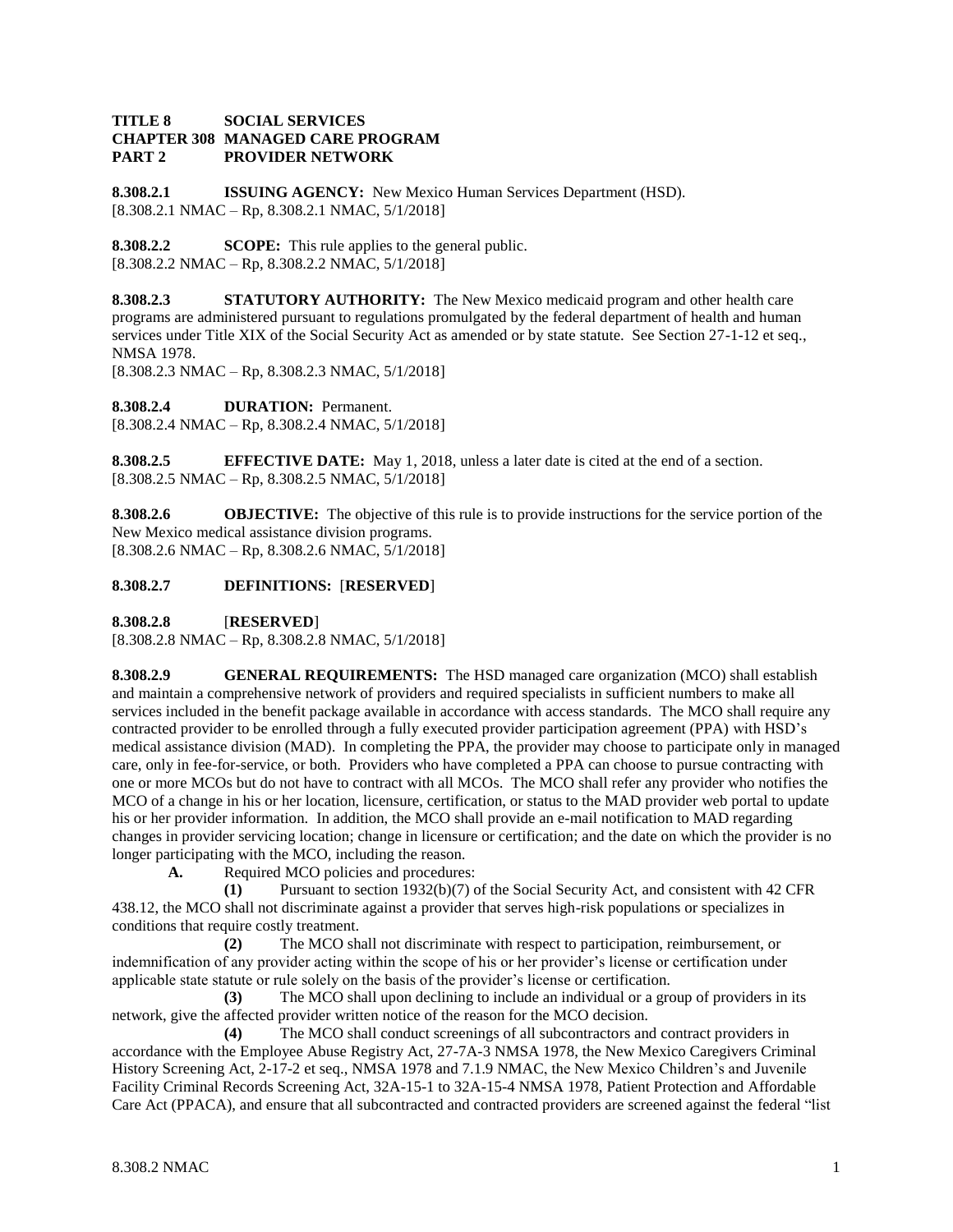of excluded individuals or entities" (LEIE) and the federal "excluded parties list system" (EPLS) (now known as the system for award management (SAM)) and any other databases that may be required through federal or state regulation.

**(5)** The MCO shall require that any provider, including a provider making a referral or ordering a covered service, have a national provider identifier (NPI) unless the provider is an atypical provider as defined by the centers for medicare and medicaid services (CMS).

**(6)** The MCO shall require that each provider billing for or rendering services to a MCO member has a unique identifier in accordance with the provisions of Section 1173(b) of the Social Security Act. **(7)** The MCO shall consider in establishing and maintaining the network of appropriate

providers its:

- **(a)** anticipated enrollment;
- **(b)** numbers of contracted providers who are not accepting new patients; and

**(c)** geographic locations of contracted providers and members, considering distance, travel time, the means of transportation ordinarily used by members; and whether the location provides physical access for members with disabilities.

**(8)** The MCO shall ensure that a contracted provider offers hours of operation that are no less than the hours of operation offered to its commercial enrollees.

**(9)** The MCO shall establish mechanisms such as notices or training materials to ensure that a contracted provider comply with the timely access requirements, monitor such compliance regularly, and take corrective action if there is a failure to comply.

**(10)** The MCO shall provide to its members and contracted providers clear instructions on how to access covered services, including those that require prior approval and referral.

**(11)** The MCO shall ensure that all contracted providers meet all availability; time and distance standards set by HSD, and have a system to track and report this data.

**(12)** The MCO shall provide access to a non-contracted provider if the MCO is unable to provide covered benefits covered under its agreement with HSD in an adequate and timely manner to a member and continue to authorize the use of a non-contracted provider for as long as the MCO is unable to provide these services through its contracted providers. The MCO must ensure that the cost to its members utilizing a non-contracted provider is not greater than it would be if the service was provided within the MCO's network.

**B.** Health services contracting: Contracts with an individual and an institutional provider shall mandate compliance with the MCOs quality management (QM) and quality improvement (QI) programs.

**C.** Provider qualifications and credentialing: The MCO shall verify that each contracted or subcontracted provider (practitioner or facility) participating in, or employed by, the MCO meets applicable federal and state requirements for licensing, certification, accreditation and re-credentialing for the type of care or services within the scope of practice as defined by federal and state statutes, regulations, and rules.

**D.** Utilization of out-of-state providers: To the extent possible, the MCO is encouraged to utilize instate and border providers, which are defined as those providers located within 100 miles of the New Mexico border, Mexico excluded. The MCO may include out-of-state providers in its network. All services must be rendered within the boundaries of the United States. No payment is allowed to any financial institution or entity located outside of the United States.

**E.** Provider lock-in: HSD shall allow the MCO to require that a member see a certain provider while ensuring reasonable access to quality services when identification of utilization of unnecessary services or the member's behavior is detrimental or indicates a need to provide case continuity. Prior to placing a member on a provider lock-in, the MCO shall inform the member of its intent to lock-in, including the reasons for imposing the provider lock-in and that the restriction does not apply to emergency services furnished to the member. The MCO's grievance procedure shall be made available to a member disagreeing with the provider lock-in. The member shall be removed from provider lock-in when the MCO has determined that the utilization problems or detrimental behavior have ceased and that recurrence of the problems is judged to be improbable. HSD shall be notified of provider lock-ins and provider lock-in removals at the time they occur as well as receiving existing lock-in information on a quarterly basis.

**F.** Pharmacy lock-in: HSD shall allow the MCO to require that its member see a certain pharmacy provider when the member's compliance or drug seeking behavior is suspected. Prior to placing the member on pharmacy lock-in, the MCO shall inform the member of the intent to lock-in. The MCO's grievance procedure shall be made available to a member being designated for pharmacy lock-in. The member shall be removed from pharmacy lock-in when the MCO has determined that the compliance or drug seeking behavior has been resolved and the recurrence of the problem is judged to be improbable. HSD shall be notified of all provider lock-ins and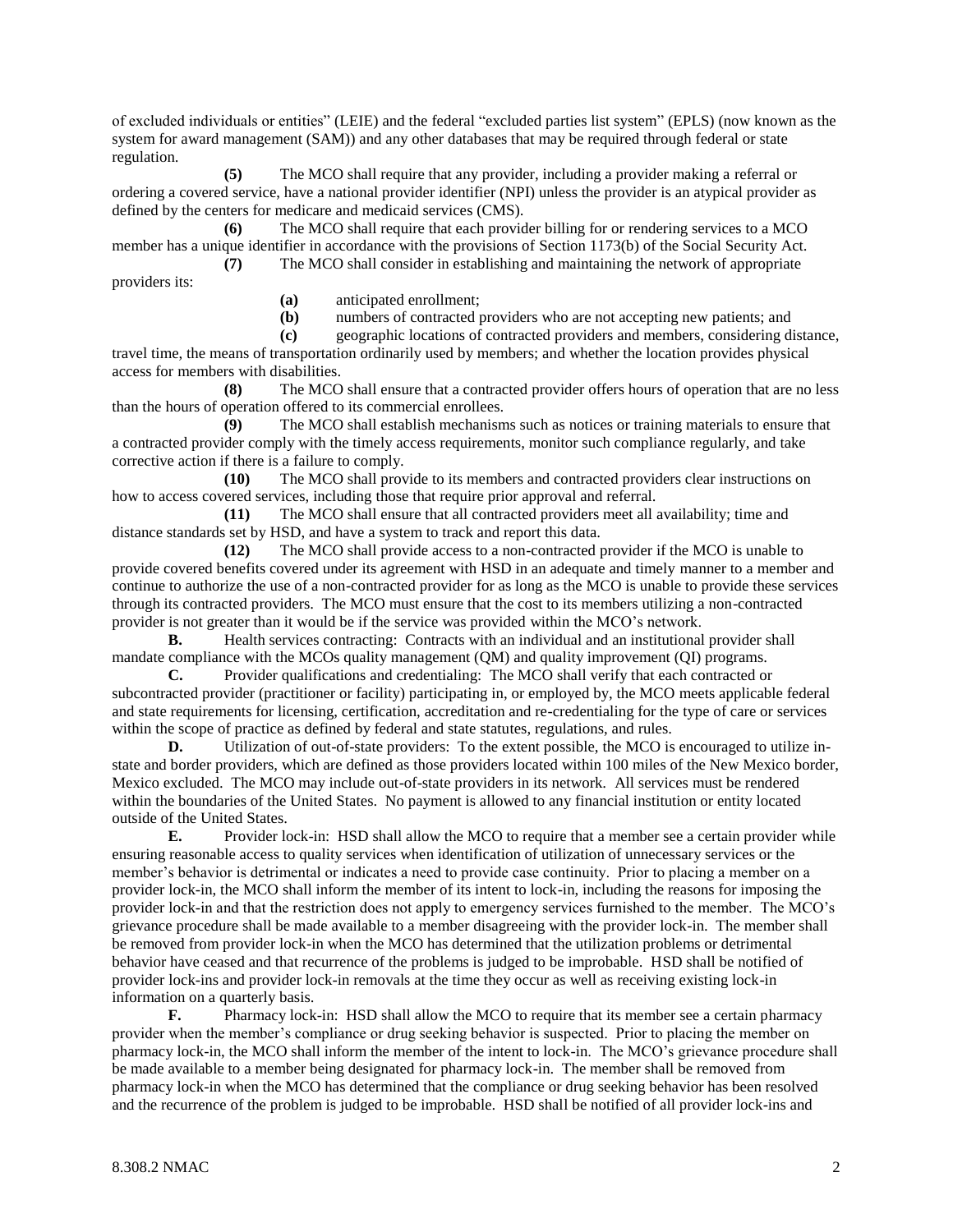provider lock-in removals at the time they occur as well as receiving existing lock-in information on a quarterly basis.

[8.308.2.9 NMAC – Rp, 8.308.2.9 NMAC, 5/1/2018]

**8.308.2.10 PRIMARY CARE PROVIDER (PCP):** The MCO shall ensure that each member is assigned a primary care provider (PCP), except a member that is dually eligible for medicare and medicaid (dual eligible). The PCP shall be a provider identified in Subsection A below, participating in the MCO's network who will assume the responsibility for supervising, coordinating, and providing primary health care to its member, initiating referrals for specialist care, and maintaining the continuity of the member's care. For a dual-eligible member, the MCO will be responsible for coordinating the primary, acute, behavioral health and long-term care services with the member's medicare PCP.

**A.** Types of PCPs: The MCO shall designate the following types of providers as a PCP as appropriate:

**(1)** medical doctors or doctors of osteopathic medicine with the following specialties: general practice, family practice, internal medicine, gerontology, gynecology and pediatrics;

**(2)** certified nurse practitioners, certified nurse midwives and physician assistants;

**(3)** specialists, on an individual basis, for members whose care is more appropriately

managed by a specialist, such as members with infectious diseases, chronic illness, complex behavioral health conditions, or disabilities;

**(4)** a primary care team consisting of residents and a supervising faculty physician for contracts with teaching facilities or teams that include mid-level practitioners who, at the member's request, may serve as the point of first contact; in both instances the MCO shall organize its team to ensure continuity of care to the member and shall identify a "lead physician" within the team for each member; the "lead physician" shall be an attending physician; medical students, interns and residents may not serve as "lead physicians";

**(5)** federally qualified health centers (FQHC), rural health clinics (RHC), or Indian health service (IHS), tribal health providers, and urban Indian providers (I/T/U); or

**(6)** other providers that meet the credentialing requirements for PCPs.

**B.** Selection of or assignment to a PCP: The MCO shall maintain and implement written policies and procedures governing the process of member selection of a PCP and requests for change.

**(1)** Initial enrollment: At the time of enrollment, the MCO shall ensure that each member has the freedom to choose a PCP within a reasonable distance from his or her place of residence.

**(2)** Subsequent change in PCP initiated by a member: the MCO shall allow its member to change his or her PCP at any time for any reason. The request can be made in writing or verbally via telephone:

**(a)** if a request is made on or before the 20th calendar day of the month, the change shall be effective as the first of the following month;

**(b)** if a request is made after the 20th calendar day of the month, the change shall be effective the first calendar day of the second month following the request.

**(3)** A subsequent change in PCP initiated by the MCO: The MCO may initiate a PCP change for its member under the following circumstances:

**(a)** the member and the MCO agree that assignment to a difference PCP in the MCO's provider network is in the member's best interest, based on the member's medical condition;

**(b)** a member's PCP ceases to be a contracted provider;

**(c)** a member's behavior toward his or her PCP is such that it is not feasible to safely or prudently provide medical care and the PCP has made reasonable efforts to accommodate the member;

**(d)** a member has initiated legal actions against the PCP; or

**(e)** the PCP is suspended for any reason.

**(4)** The MCO shall make a good faith effort to give written notice of termination of a contracted provider, within 15 calendar days after receipt or issuance of the termination notice, to each member who received his or her primary care from or was seen on a regular basis by the terminated provider. In such instances, the MCO shall allow affected members to select a PCP or the MCO shall make an assignment within 15 calendar days of the termination effective date.

[8.308.2.10 NMAC – Rp, 8.308.2.10 NMAC, 5/1/2018]

**8.308.2.11 STANDARDS FOR ACCESS:** The MCO shall establish and follow protocols to ensure the accessibility, availability and referral to health care providers for each medically necessary service to its members.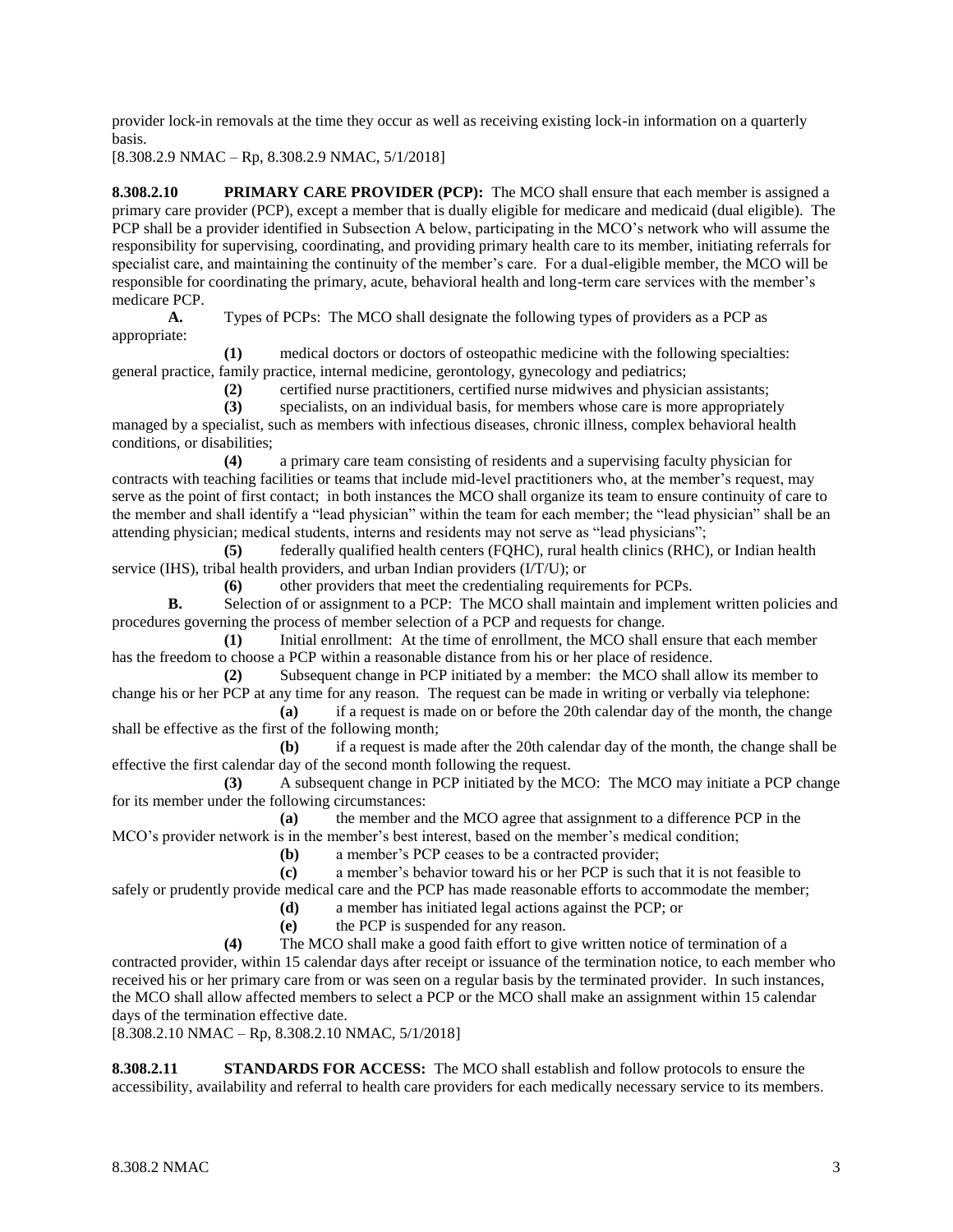The MCO shall provide access to the full array of covered services within the benefit package. If a service is unavailable based on the access guidelines, a service equal to or higher than that service shall be offered.

**A.** Access to urgent and emergency services: Services for emergency conditions provided by physical and behavioral health providers, including emergency transportation, urgent conditions, and poststabilization care shall be covered by the MCO (only within the United States for both physical and behavioral health). An urgent condition exists when a member manifests acute symptoms and signs that, by reasonable medical judgment, represent a condition of sufficient severity that the absence of medical attention within 24 hours could reasonably result in an emergency condition. Serious impairment of biopsychosocial functioning, imminent out-ofhome placement for child and adolescent members or serious jeopardy to the behavioral health of the member are considered urgent conditions. An emergency condition exists when a member manifests acute symptoms and signs that, by reasonable lay person judgment, represent a condition of sufficient severity that the absence of immediate medical attention, including behavioral health treatment, could reasonably result in death, serious impairment of bodily function or major organ or serious jeopardy to the overall health of the member or with respect to a pregnant woman, the health of the woman or her unborn child, in serious jeopardy. Post-stabilization care means covered services related to an emergency medical or behavioral health condition, that are provided after the member is stabilized in order to maintain the stabilized condition and may include improving or resolving the member's condition.

**(1)** The MCO shall ensure that there is no clinically significant delay caused by the MCO's utilization control measures. Prior authorization is not required for emergency services in or out of the MCO's network, and all emergency services shall be reimbursed at the HSD approved rate. The MCO shall not retroactively deny a claim for an emergency screening examination because the condition, which appeared to be an emergency medical or behavioral health condition under the prudent layperson standard, turned out to be nonemergent in nature.

**(2)** The MCO shall ensure that the member has the right to use any hospital or other licensed emergency setting for emergency care, regardless of whether the provider is contracted with the MCO.

**(3)** The MCO shall ensure that the member has access to the nearest appropriately designated trauma center according to established emergency medical standards (EMS) triage and transportation protocols.

**B.** PCP availability: The MCO shall follow a process that ensures a sufficient number of PCPs are available to allow members a reasonable choice among providers.

**(1)** The MCO shall have at least one PCP available per 2,000 members and not more than 2,000 members are assigned to a single provider unless approved by HSD.

**(2)** The MCO must ensure that members have adequate access to specialty providers.

**(3)** The minimum number of PCPs from which to choose and the distances to those providers shall vary by county based on whether the county is urban, rural or frontier. Urban counties are: Bernalillo, Los Alamos, Santa Fe and Dona Ana. Frontier counties are: Catron, Harding, DeBaca, Union, Guadalupe, Hidalgo, Socorro, Mora, Sierra, Lincoln, Torrance, Colfax, Quay, San Miguel and Cibola. Rural counties are those that are not urban or frontier. The standards are as follows:

**(a)** ninety percent of urban member residents shall travel no farther than 30 miles;

and

- **(b)** ninety percent of rural member residents shall travel no farther than 45 miles;
- 

**(c)** ninety percent of frontier member residents shall travel no farther than 60 miles. **C.** Pharmacy provider availability: The MCO shall ensure that a sufficient number of pharmacy providers are available to its members. The MCO shall ensure that pharmacy services meet geographic access standards based on its member's county of residence. The access standards are as follows:

**(1)** ninety percent of urban residents shall travel no farther than 30 miles;

**(2)** ninety percent of rural residents shall travel no farther than 45 miles; and

**(3)** ninety percent of frontier residents shall travel no farther than 60 miles.

**D.** For all other provider types, including, but not limited to behavioral health providers, physical health providers, long term care providers, hospitals and transportation providers, as directed by MAD, the following standards shall apply:

**(1)** ninety percent of urban residents shall travel no farther than 30 miles;

**(2)** ninety percent of rural residents shall travel no farther than 60 miles, unless this type of provider is not physically present in the prescribed radius or unless otherwise exempted by MAD; and

**(3)** ninety percent of frontier residents shall travel no farther than 90 miles, unless this type of provider is not physically present in the prescribed radius or unless otherwise exempted by MAD.

E. The MCO must provide transportation as necessary to meet the standards of access.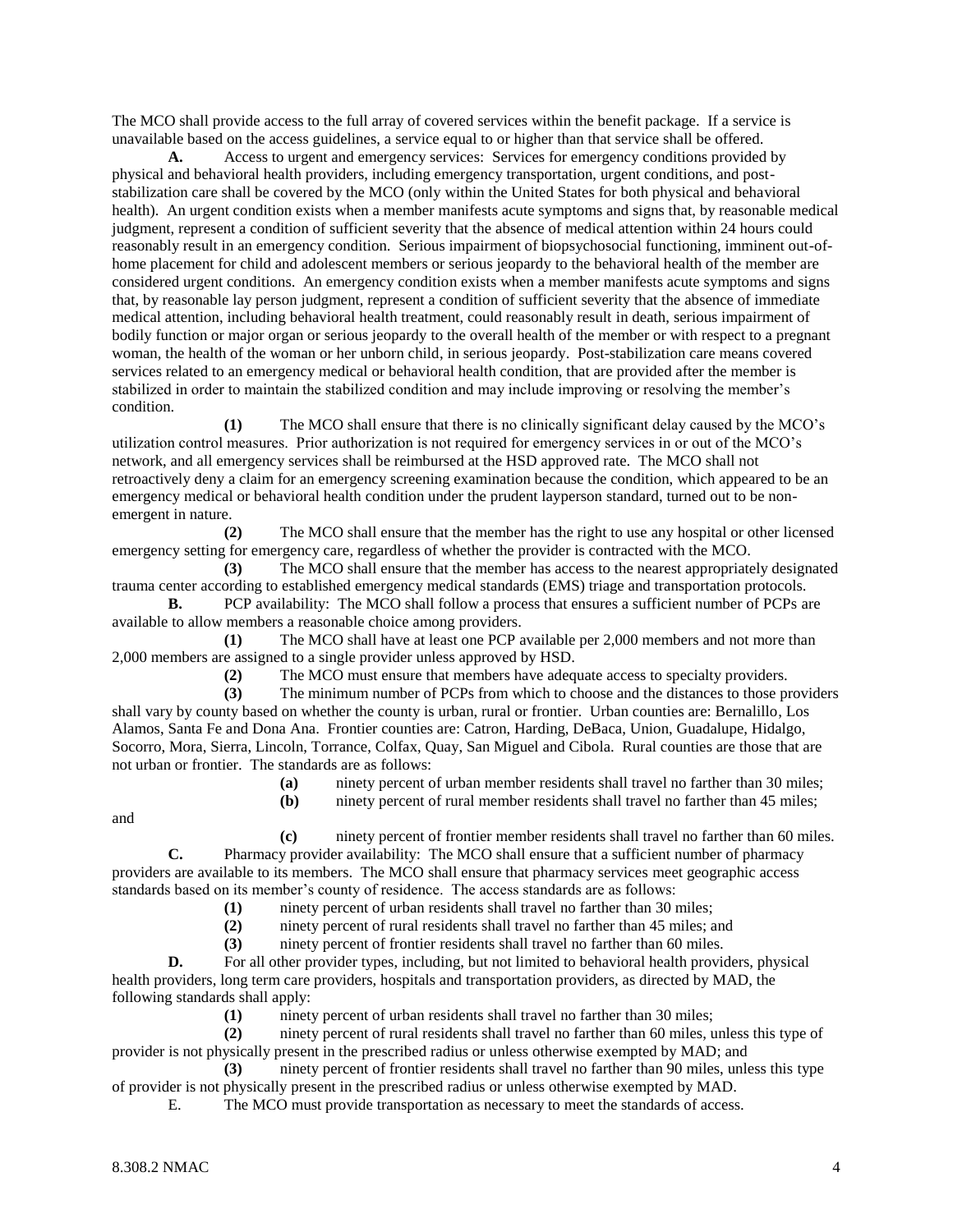#### [8.308.2.11 NMAC – Rp, 8.308.2.11 NMAC, 5/1/2018]

**8.308.2.12 ACCESS TO HEALTH CARE SERVICES:** The MCO shall ensure that there are a sufficient number of PCPs and dentists available to members to allow members a reasonable choice, and ensure that there are a sufficient number of behavioral health providers, based on the least restrictive, medically necessary needs of its members, available statewide to members to allow members a reasonable choice.

**A.** The MCO shall report to HSD all provider groups, health centers and individual physician practices and sites in its network that are not accepting new MCO members.

**B.** For routine, asymptomatic, member-initiated, outpatient appointments for primary medical care, the request-to-appointment time shall be no more than 30 calendar days, unless the member requests a later time.

**C.** For routine asymptomatic member-initiated dental appointments the request-to-appointment time shall be no more than 60 calendar days unless the member requests a later date.

**D.** For routine, symptomatic, member-initiated, outpatient appointments for non-urgent primary medical and dental care, the request-to-appointment time shall be no more than 14 calendar days, unless the member requests a later time.

**E.** For non-urgent behavioral health care, the request-to-appointment time shall be no more than 14 calendar days, unless the member requests a later time.

**F.** Primary medical, dental and behavioral health care outpatient appointments for urgent conditions shall be available within 24 hours.

**G.** For specialty outpatient referral and consultation appointments, excluding behavioral health, which is addressed in Subsection E of this Section, the request-to-appointment time shall generally be consistent with the clinical urgency, but no more than 21 calendar days, unless the member requests a later time.

**H.** For routine outpatient diagnostic laboratory, diagnostic imaging and other testing appointments, the request-to-appointment time shall be consistent with the clinical urgency, but no more than 14 calendar days, unless the member requests a later time.

**I.** For outpatient diagnostic laboratory, diagnostic imaging and other testing, if a "walk-in" rather than an appointment system is used, the member wait time shall be consistent with severity of the clinical need.

**J.** For urgent outpatient diagnostic laboratory, diagnostic imaging and other testing, appointment availability shall be consistent with the clinical urgency, but no longer than 48 hours.

**K.** The timing of scheduled follow-up outpatient visits with practitioners shall be consistent with the clinical need.

**L.** The in-person prescription fill time (ready for pickup) shall be no longer than 40 minutes. A prescription phoned in by a practitioner shall be filled within 90 minutes.

**M.** The MCO's preferred drug list (PDL) shall follow HSD guidelines for services and items included in the managed care benefit package, pharmacy services.

**N.** Access to durable medical equipment: The MCO shall approve or deny a request for new durable medical equipment (DME) or for repairs to existing DME owned or rented by the member within seven working days of the request date.

**(1)** All new customized or made-to-measure DME or customized modifications to existing DME owned or rented by the member shall be delivered to the member within 150 calendar days of the request date. **(2)** All standard DME shall be delivered within 24 hours of the request, if needed on an

urgent basis.

**(3)** All standard DME not needed on an urgent basis shall be delivered within a time frame consistent with clinical need.

**(4)** All DME repairs or non-customized modifications shall be delivered within 60 calendar days of the request date.

**(5)** The MCO shall have an emergency response plan for non-customized DME needed on an emergent basis.

**(6)** The MCO shall ensure that its member and his or her family or caretaker receive proper instruction on the use of DME provided by the MCO or its subcontractor.

**O.** Access to prescribed medical supplies: The MCO shall approve or deny a request for prescribed medical supplies within seven working days of the request date. The MCO shall ensure that:

**(1)** a member can access prescribed medical supplies within 24 hours when needed on an urgent basis;

**(2)** a member can access routine medical supplies within a time frame consistent with the clinical need;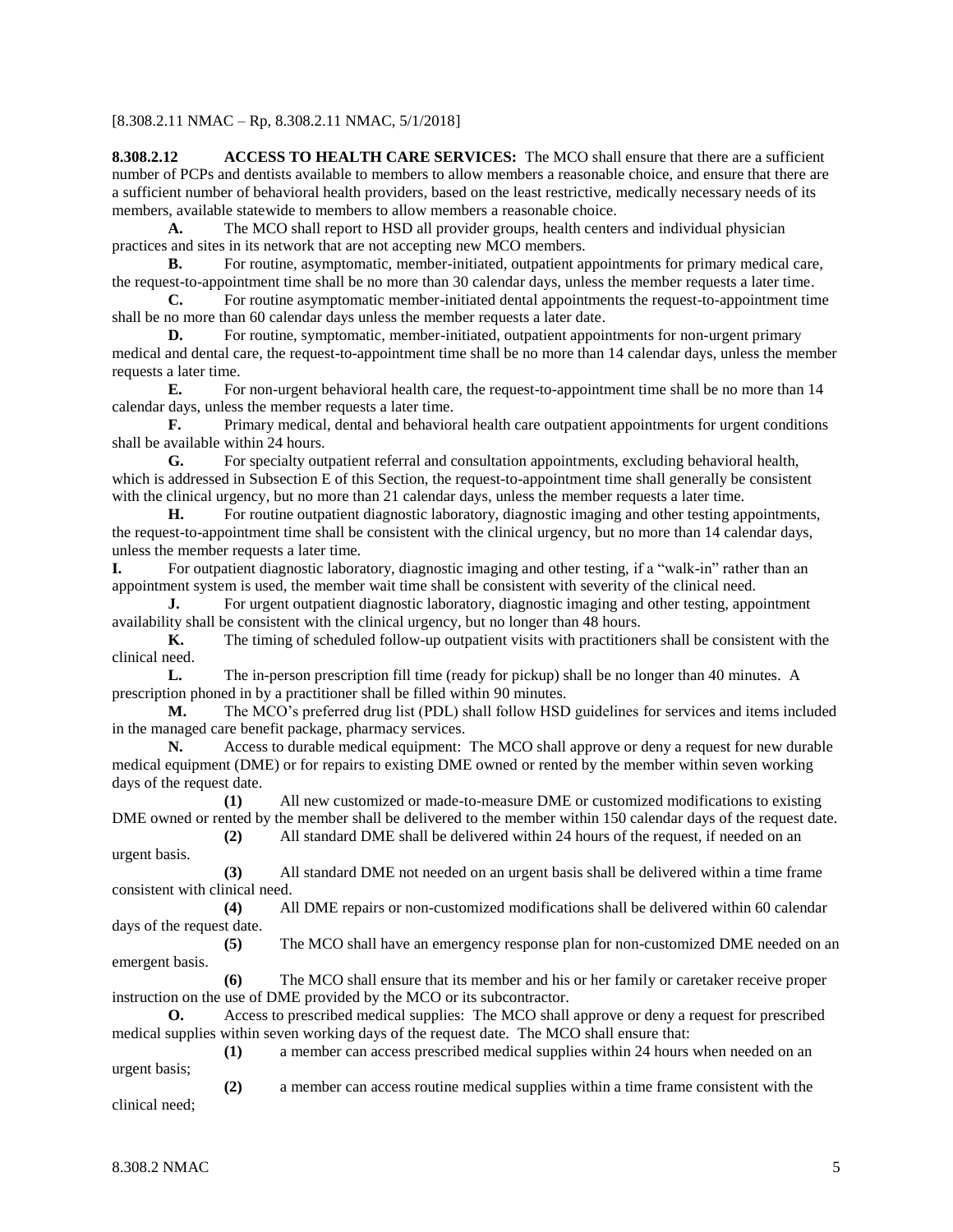**(3)** subject to any requirements to procure a PCP order to provide supplies to its members, members utilizing medical supplies on an ongoing basis shall submit to the MCO lists of needed supplies monthly; and the MCO or its subcontractor shall contact the member if the requested supplies cannot be delivered in the time frame expected and make other delivery arrangements consistent with clinical need; and

**(4)** the MCO shall ensure that its member and his or her family receive proper instruction on the use of medical supplies provided by the MCO or its subcontractors.

**P.** Access to transportation services: The MCO shall provide the transportation benefit for medically necessary physical and behavioral health. The MCO shall have sufficient transportation providers available to meet the needs of its members, including an appropriate number of handivans available for members who are wheelchair or ventilator dependent or have other equipment needs. The MCO shall develop and implement policies and procedures to ensure that:

**(1)** transportation arranged is appropriate for the member's clinical condition;

**(2)** the history of services is available at the time services are requested to expedite appropriate arrangements;

**(3)** CPR-certified drivers are available to transport members consistent with clinical need;

**(4)** the transportation type is clinically appropriate, including access to non-emergency ground ambulance carriers;

**(5)** members can access and receive authorization for medically necessary transportation services under certain unusual circumstances without advance notification; and

**(6)** minor aged members are accompanied by a parent or legal guardian as indicated to provide safe transportation. See 8.301.6 NMAC for a detailed description of attendant coverage for a member 18 years of age and older.

**Q.** Use of technology: The MCO is encouraged to use technology, such as telemedicine, to ensure access and availability of services statewide.

**R.** For behavioral health crisis services, face-to-face appointments shall be available within two hours.

[8.308.2.12 NMAC – Rp, 8.308.2.12 NMAC, 5/1/2018]

**8.308.2.13 SPECIALTY PROVIDERS:** The MCO shall contract with a sufficient number of specialists with the applicable range of expertise to ensure that the needs of the members are met within the MCO's provider network. The MCO shall also have a system to refer members to non-contracted providers if providers with the necessary qualifications or certifications do not participate in the network. Out-of-network providers must coordinate with the MCO with respect to payment. The MCO must ensure that cost to its member is no greater than it would be if the services were furnished within the network.

[8.308.2.13 NMAC – Rp, 8.308.2.13 NMAC, 5/1/2018]

## **8.308.2.14 FAMILY PLANNING PROVIDERS:**

**A.** The MCO shall give each adolescent and adult member the opportunity to use his or her own PCP or to use any family planning provider for family planning services without requiring a referral. Each female member shall also have the right to self-refer to a contracted women's health specialist for covered services necessary to provide women's routine and preventive health services. This right to self-refer is in addition to the member's designated source of primary care if that source is not a women's health specialist. Family planning providers, including those funded by Title X of the public health service, shall be reimbursed by the MCO for all covered family planning services, regardless of whether they are contracted providers of the member's MCO. Unless otherwise negotiated, the MCO shall reimburse providers of family planning services pursuant to the medicaid fee schedule.

**B.** Pursuant to state statute and rule, a non-contracted provider is responsible for keeping family planning information confidential in favor of the individual member even if the member is a minor. The MCO is not responsible for the confidentiality of medical records maintained by a non-contracted provider, but shall notify the non-contracted provider of the confidentiality provisions contained herein. [8.308.2.14 NMAC – Rp, 8.308.2.14 NMAC, 5/1/2018]

## **8.308.2.15 INDIAN HEALTH SERVICES, TRIBAL HEALTHCARE, AND URBAN INDIAN PROVIDERS (I/T/U):**

**A.** The MCO shall make best efforts to contract with I/T/Us in the state, including, but not limited to, contracting for such services as transportation, care coordination and case management. The MCO is encouraged to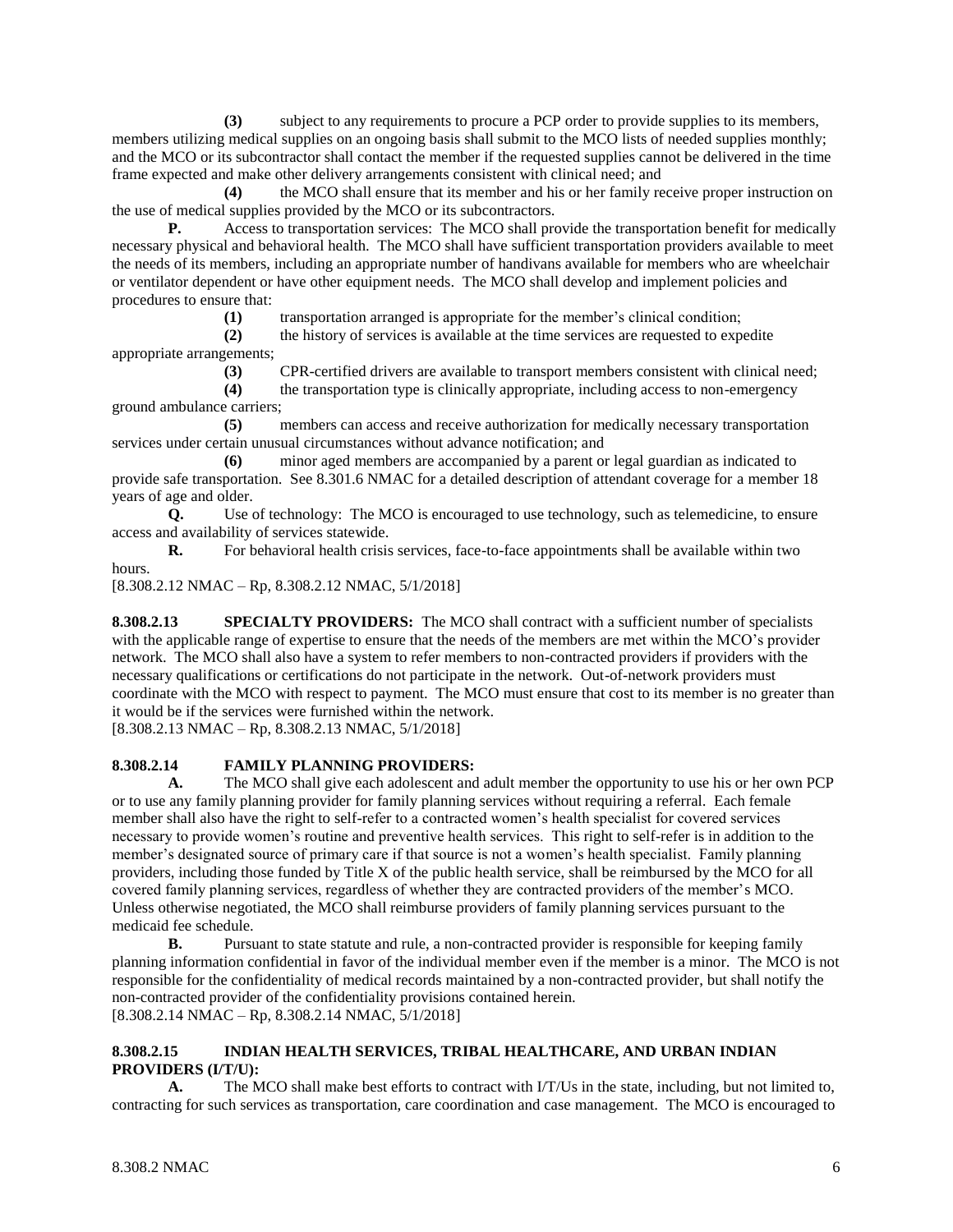use the sample I/T/U addendum as described in 42 CFR 438.14 to develop an addendum specific to New Mexico that can be used to establish network provider agreements with I/T/Us as such agreements include the federal protections for I/T/Us.

**B.** The MCO shall allow native American members to seek care from any I/T/U whether or not the I/T/U is a contract provider and shall reimburse I/T/Us as specified in 8.308.20 NMAC. The MCO shall permit noncontracted I/T/Us to refer native American members to a contracted provider.

**C.** The MCO shall not prevent members from seeking care from I/T/Us or from contract providers due to their status as native Americans.

[8.308.2.15 NMAC – N, 5/1/2018]

**8.308.2.16 STANDARDS FOR CREDENTIALING AND RE-CREDENTIALING:** The MCO shall verify that each contracted or subcontracted provider participating in, or employed by the MCO meets applicable federal and state requirements for licensing, certification, accreditation and re-credentialing for the type of care or services within the scope of practice as defined by federal medicaid statues and state law. The MCO shall verify that billing providers, rendering providers, ordering providers, attending providers, and prescribing providers are enrolled with MAD, unless the services or providers are otherwise exempted by MAD. The MCO shall document the mechanism for credentialing and re-credentialing of a provider with whom it contracts or employs to treat its members outside the inpatient setting and who fall under its scope of authority. The documentation shall include, but not be limited to, defining the provider's scope of practice, the criteria and the primary source verification of information used to meet the criteria, the process used to make decisions, and the extent of delegated credentialing or re-credentialing arrangements. The credentialing process shall be completed within 45 calendar days from receipt of completed application with all required documentation unless there are extenuating circumstances. The MCO shall use the HSD approved primary source verification entity or one entity for the collection and storage of provider credentialing application information unless there are more cost effective alternatives approved by HSD. The MCO must load provider contracts and claims systems must be able to recognize the provider as a network provider no later than 45 calendar days after a provider is credentialed, when required.

**A.** Practitioner participation: The MCO shall have a process for receiving input from participating providers regarding credentialing and re-credentialing of its providers.

**B.** Primary source verification: The MCO shall verify the following information from primary sources during its credentialing process:

**(1)** a current valid license to practice;

**(2)** the status of clinical privileges at the institution designated by the practitioner as the primary admitting facility, if applicable;

**(3)** valid drug enforcement agency (DEA) or controlled substance registration (CSR) certificate, if applicable;

**(4)** education and training of practitioner including graduation from an accredited professional program and the highest training program applicable to the academic or professional degree, discipline and licensure of the practitioner;

**(5)** board certification if the practitioner states on the application that he or she is board certified in a specialty;

**(6)** current, adequate malpractice insurance, according to the MCOs policy and history of professional liability claims that resulted in settlement or judgment paid by or on behalf of the practitioner; and **(7)** primary source verification shall not be required for work history.

**C.** Credentialing application: The MCO shall use the HSD approved credentialing form. The provider shall complete a credentialing application that includes a statement by him or her regarding:

**(1)** ability to perform the essential functions of the positions, with or without

accommodation;

- **(2)** lack of present illegal drug use;
- **(3)** history of loss of license and felony convictions;
- **(4)** history of loss or limitation of privileges or disciplinary activity;
- **(5)** sanctions, suspensions or terminations imposed by medicare or medicaid; and
- **(6)** applicant attests to the correctness and completeness of the application.

**D.** External source verification: Before a practitioner is credentialed, the MCO shall receive information on the practitioner from the following organizations and shall include the information in the credentialing files:

**(1)** national practitioner data bank, if applicable to the practitioner type;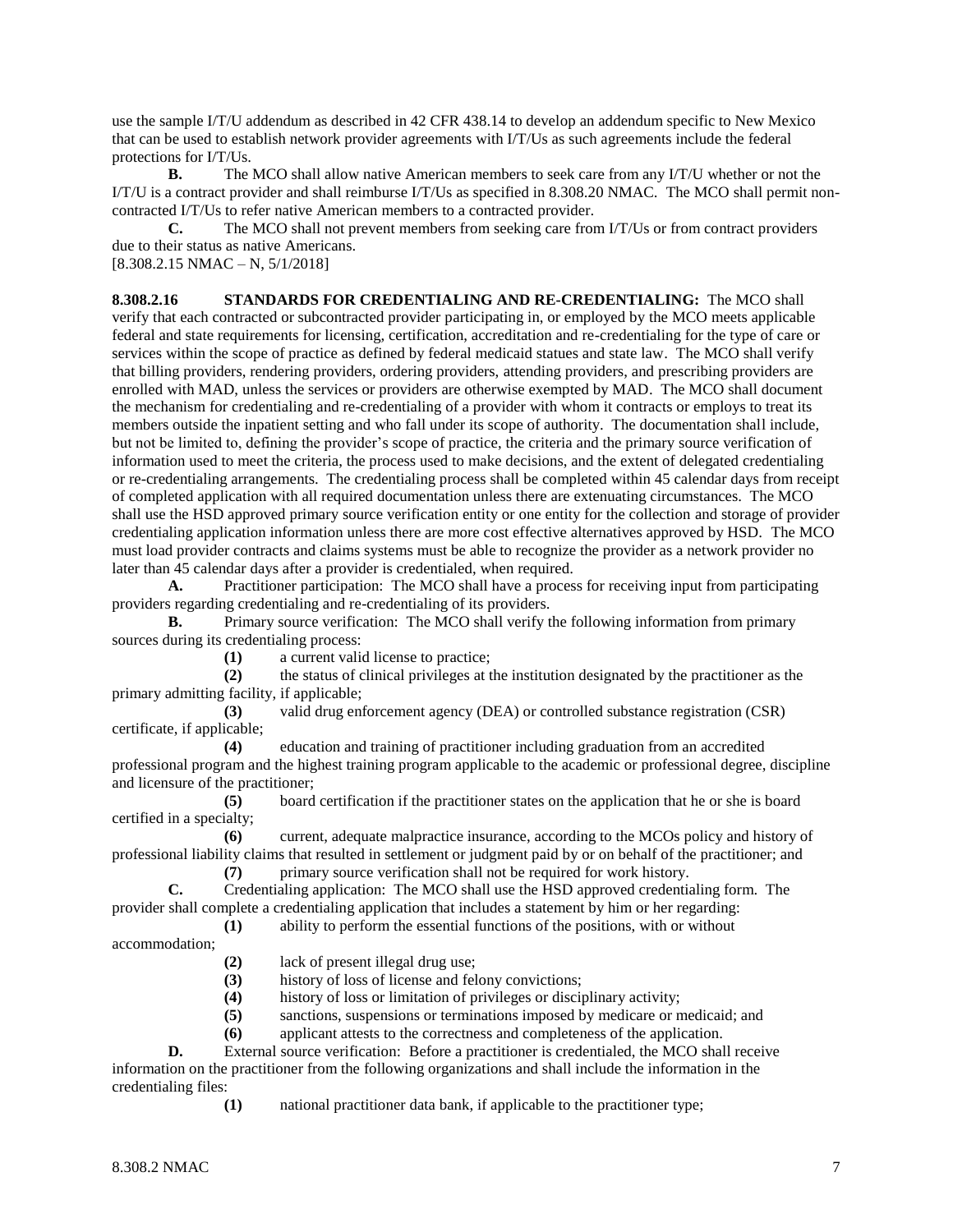8.308.2 NMAC 8 boards; **(c)** state board of dental examiners; **(d)** state board of podiatric examiners; **(e)** state board of nursing; **(f)** the appropriate state licensing board for other practitioner types, including behavioral health; and **(g)** other recognized monitoring organizations appropriate to the practitioner's discipline; **(3)** a health and human services (HHS) office of inspector general (OIG) exclusion from participation on medicare, medicaid, the children's health insurance plan (CHIP), and all federal health care programs (as defined in Section 1128B(f) of the Social Security Act), and sanctions by medicare, medicaid, CHIP or any federal health care program. **E.** Evaluation of practitioner site and medical records: The MCO shall perform an initial visit to the offices of a potential PCP, obstetrician, and gynecologist, and shall perform an initial visit to the offices of a potential high volume behavioral health care practitioner prior to acceptance and inclusion as a contracted provider. The MCO shall determine its method for identifying high volume behavioral health practitioners. **(1)** The MCO shall document a structured review to evaluate the site against the MCO's organizational standards and those specified by the HSD managed care contract. **(2)** The MCO shall document an evaluation of the medical record keeping practices at each site for conformity with the MCO's organizational standards. **F.** Re-credentialing: The MCO shall have formalized re-credentialing procedures. **(1)** The MCO shall re-credential its providers at least every three years. The MCO shall verify the following information from primary sources during re-credentialing: **(a)** a current valid license to practice; **(b)** the status of clinical privileges at the hospital designated by the practitioner as the primary admitting facility; **(c)** valid DEA or CSR certificate, if applicable; **(d)** board certification, if the practitioner was due to be recertified or became board certified since last credentialed or re-credentialed; **(e)** history of professional liability claims that resulted in settlement or judgment paid by or on behalf of the practitioner; and **(f)** a current signed attestation statement by the applicant regarding: **(i)** ability to perform the essential functions of the position, with or without accommodation; **(ii)** lack of current illegal drug use; **(iii)** history of loss or limitation of privileges or disciplinary action; and **(iv)** current professional malpractice insurance coverage. **(2)** There shall be evidence that, before making a re-credentialing decision, the MCO has received information about sanctions or limitations on licensure from the following agencies, if applicable: **(a)** the national practitioner data bank; **(b)** medicare and medicaid; **(c)** state board of medical examiners, state osteopathic examining board, federation of state medical boards or the department of professional regulations; **(d)** state board of chiropractic examiners or the federation of chiropractic licensing boards; **(e)** state board of dental examiners; **(f)** state board of podiatric examiners; **(g)** state board of nursing; **(h)** the appropriate state licensing board for other provider types; **(i)** other recognized monitoring organizations appropriate to the provider's discipline; and

**(2)** information about sanctions or limitations on licensure from the following agencies, as

**(a)** state board of medical examiners, state osteopathic examining board, federation

**(b)** state board of chiropractic examiners or the federation of chiropractic licensing

applicable:

of state medical boards or the department of professional regulations;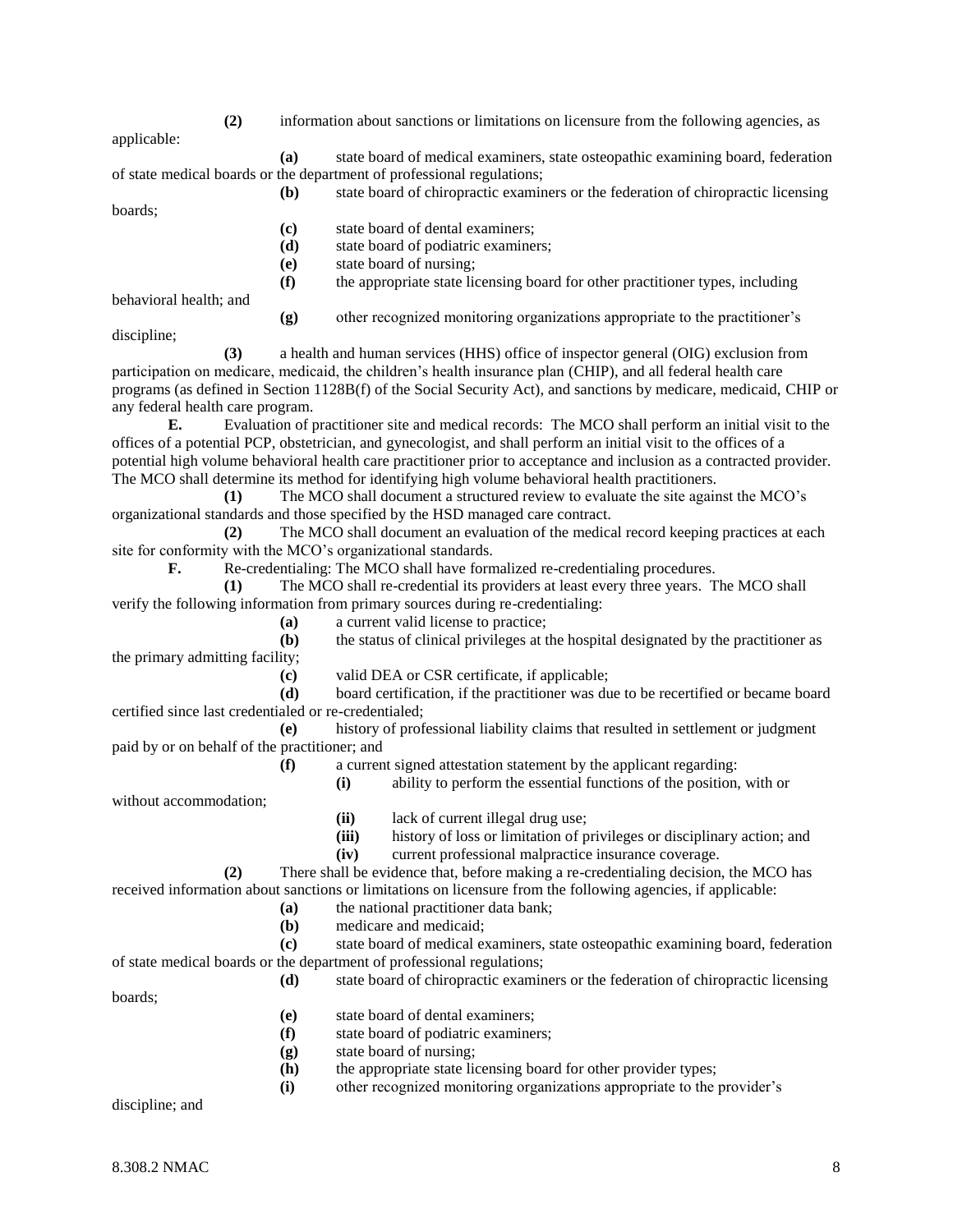**(j)** HHS/OIG exclusion from participation in medicare, medicaid, CHIP and all federal health care programs.

**(3)** The MCO shall incorporate data from the following sources in its re-credentialing decision making process for its providers:

**(a)** member grievances and appeals;

**(b)** information from quality management and improvement activities; and

**(c)** medical record reviews conducted under Subsection E this Section.

**G.** Imposition of remedies: The MCO shall have policies and procedures for altering the conditions of the provider's participation with the MCO based on issues of quality of care and service. These policies and procedures shall define the range of actions that the MCO may take to improve the provider's performance prior to termination:

**(1)** The MCO shall have procedures for reporting to appropriate authorities, including HSD, serious quality deficiencies that could result in a practitioner's suspension or termination.

**(2)** The MCO shall have an appeal process by which the MCO may change the conditions of a practitioner's participation based on issues of quality of care and service. The MCO shall inform providers of the appeal process in writing.

**H.** Assessment of organizational providers: The MCO shall have written policies and procedures for the initial and ongoing assessment of organizational providers with whom it intends to contract or which it is contracted. At least every three years, the MCO shall:

**(1)** confirm that the provider has been certified by the appropriate state certification agency, when applicable; behavioral health organizational providers and services are certified by the following;

**(a)** the department of health (DOH) is the certification agency for organizational services and providers that require certification, except for child and adolescent behavioral health services; and

**(b)** the children, youth and families department (CYFD) is the certification agency for child and adolescent behavioral health organizational services and providers that require certification; and

**(2)** confirm that the provider has been accredited by the appropriate accrediting body or has a detailed written plan expected to lead to accreditation within a reasonable period of time; behavioral health organizational providers and services are accredited by the following:

**(a)** adult behavioral health organizational services or providers are accredited by the council on accreditation of rehabilitation facilities (CARF);

**(b)** child and adolescent accredited residential treatment centers are accredited by the joint commission (JC); other child behavioral health organizational services or providers are accredited by the council on accreditation (COA); and

**(c)** organizational services or providers who serve adults, children and adolescents are accredited by either CARF or COA.

[8.308.2.16 NMAC – Rp, 8.308.2.15 NMAC, 5/1/2018]

**8.308.2.17 PROVIDER TRANSITION:** The MCO shall notify HSD within five calendar days of unexpected changes to the composition of its provider network that would have an effect on member access to services or on the MCOs ability to deliver services included in the benefit package. Anticipated material changes in the MCO provider network shall be reported in writing to HSD within 30 calendar days prior to the change or as soon as the MCO becomes aware of the anticipated change. For both expected and unexpected changes in the network, the MCO shall be required to assess the significance of the change or closure to the network and shall submit a notification narrative and specific transition plans, if applicable, as detailed in the MCO policy manual. [8.308.2.17 NMAC – Rp, 8.308.2.16 NMAC, 5/1/2018]

**8.308.2.18 DELEGATION:** Delegation is a process whereby a MCO gives another entity the authority and responsibilities to perform certain functions on its behalf. The MCO is fully accountable for all pre-delegation and delegation activities and decisions made. The MCO shall document its oversight of the entity that performs the delegated activity. The MCO may assign, transfer, or delegate to a subcontractor key management functions with the explicit written approval of HSD.

**A.** Each contract or written agreement between the MCO and delegated entity shall describe:

- **(1)** the responsibilities of the MCO and the entity to which the activity is delegated;
- **(2)** the delegated activities or obligations;
- **(3)** the reporting responsibilities to include the frequency and method of reporting to the

MCO;